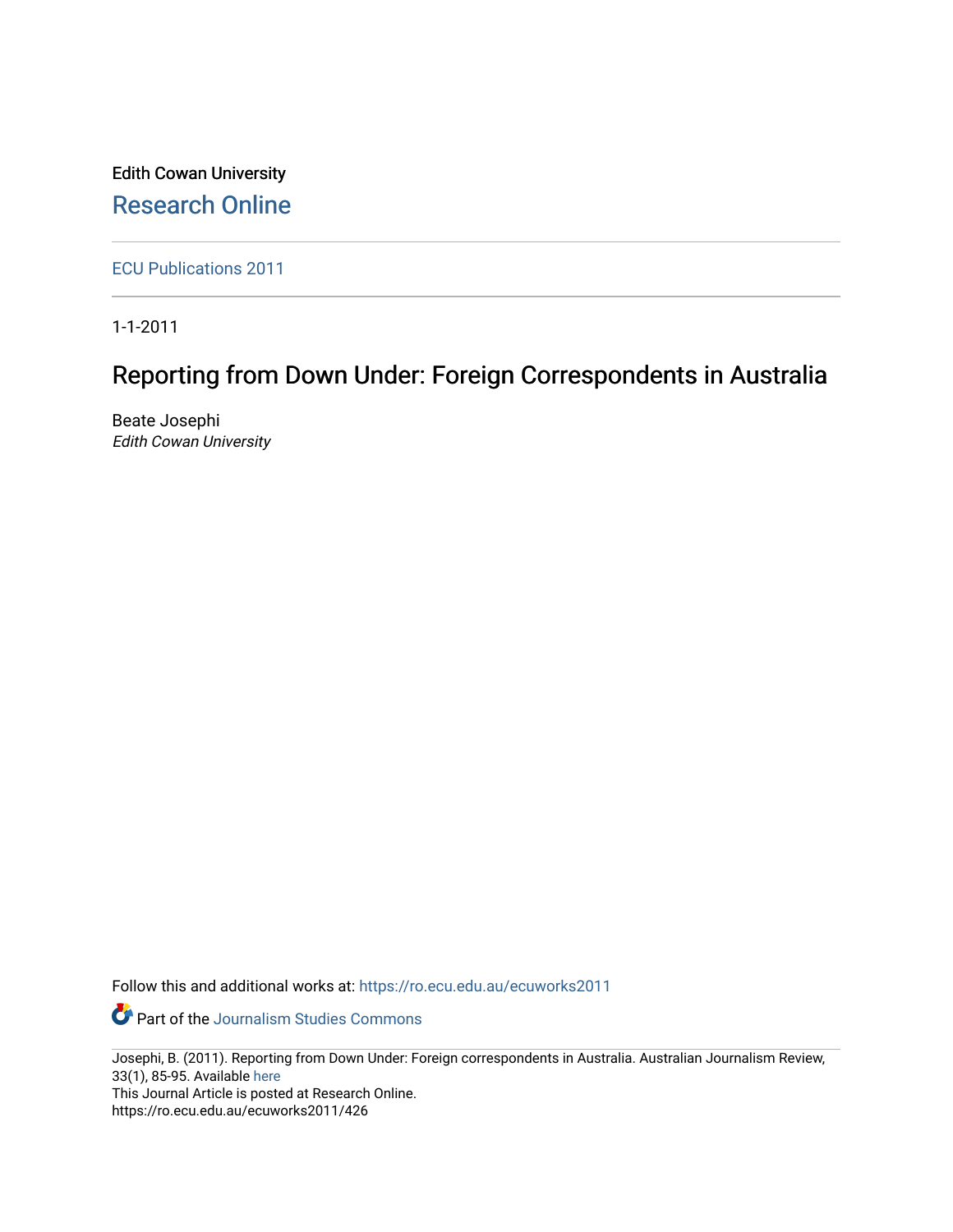# **Foreign correspondents in Australia**

#### **Abstract**

The findings of this article are based on in-depth interviews with twelve foreign correspondents reporting on Australia. These correspondents work for all media – print, radio, TV and news agencies – and provide evidence that new technology may have changed transmission speeds but not the nature of events they report about. News ranking is still determined by factors such as political influence and trade volumes, news values, and news interest. Australia, medium-sized, geographically on the periphery and politically stable, is not a major player on the world political stage. As a country, it is always more likely to come to the world's attention because of shark attacks, natural disasters and bushfires rather than any decision taken in its capital, Canberra.

#### **Introduction**

International news has and has had its fair share of scholarly attention over the past half century. The interest, on one hand, has focussed on news flows, and on the other on those who have a major input into this flow - foreign correspondents and gatekeepers (Hjavard, 2002, pp.91/92). While the research on the macro level of news flow and micro level of the professional values and media production circumstances of foreign correspondents continues, the interest in gate-keepers has somewhat subsided. This development is an indication of the increasing acceptance of the fact that news flow occurs according to certain determinants, and that its perceived inadequacies and imbalances are difficult to address. Whether new technology, which deeply affects modes of production, modes of delivery and modes of reception, can do so is as yet the largely unanswered question.

This paper will use an inquiry into foreign correspondents reporting from Australia to test the assumption that rapid developments in communication technology have brought changes to their reporting environment. First this paper will discuss in some detail previous studies on news values, news geography, news interest and news flow determinants. This body of literature will then inform the evaluation of twelve research interviews with foreign correspondents working in Sydney. The type of correspondent these people are, whether traditional foreign correspondent working exclusively for one media organization or working on contract for a number of outlets, and the medium they work for, print, electronic media, on-line or news agency, will be assessed as this permits conclusions about the level of interest in Australia as a news generator. So, too, will the correspondents' account on what they report about. With earlier studies on news flow providing points of comparison to these interview results, assertions can be made as to whether new technology has helped Australia to overcome its proverbial "tyranny of distance" (Blainey, 1968) so as to change the world's interest in the fifth continent.

#### **Literature Review**

## *The Foreign News Debate*

As Paterson and Sreberny write in the introduction of their book, *International News in the Twenty-First Century*, the debate about "the amount, the focus, and the adequacy of international coverage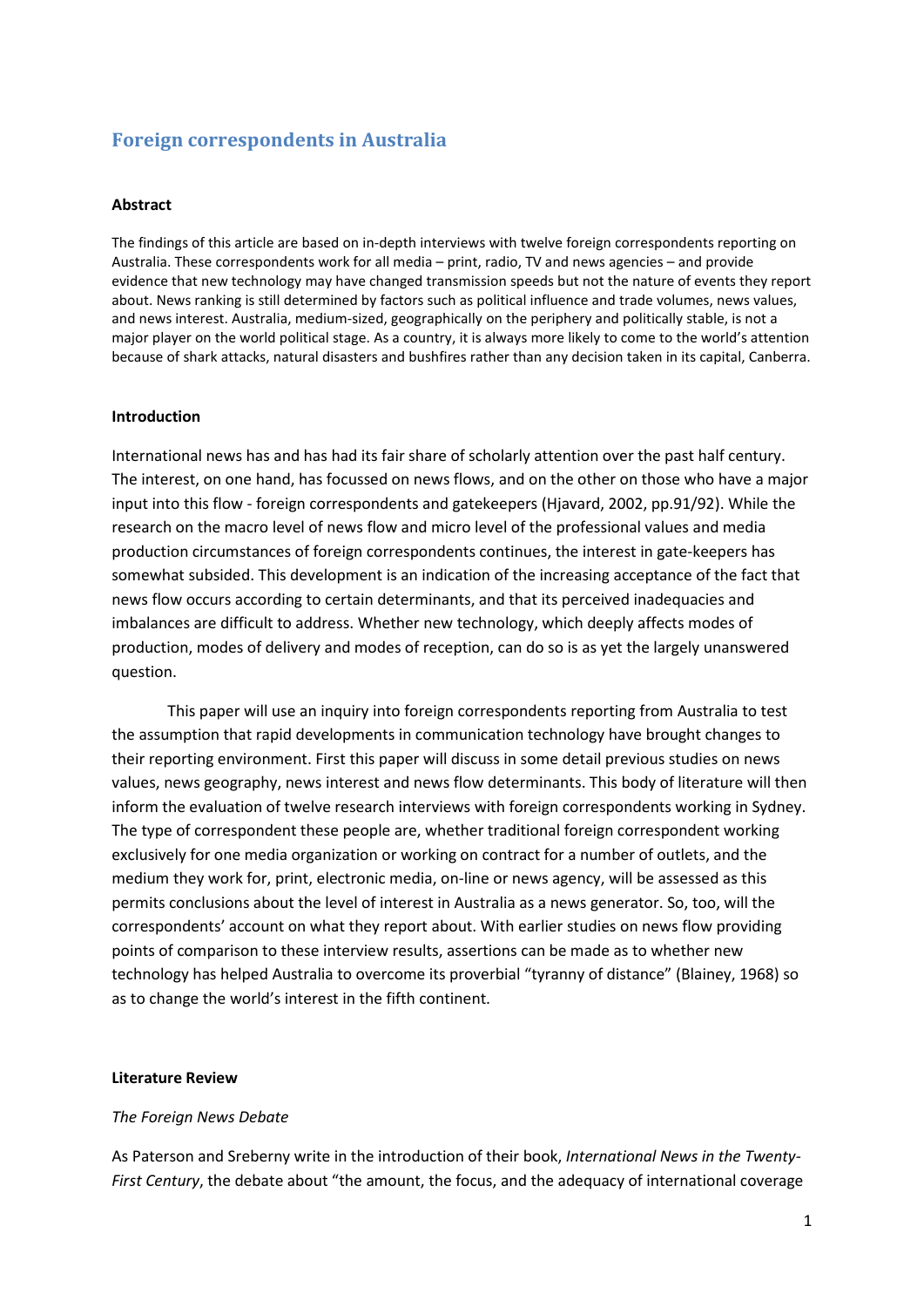is not new" (Paterson & Sreberny, 2004, p. 6). In the mid 1970s this debate centred on the perceived imbalance in international news flows. The demand for a New World Information and Communication Order (NWICO), reflective of the fact that in the previous two decades 85 new countries came into existence (Carlsson, 2003, p. 37), brought about several UNESCO studies. The major one was the report of the MacBride Commission, titled *Many Voices, One World* (1980), dealing with the demands of democratization, decolonization, demonopolization, and development in communication (Carlsson, 2003, p. 40-42).

Another study was dedicated to *Foreign News in the Media: International reporting in 29 countries* (1985), authored by Annabelle Sreberny-Mohammadi with Kaarle Nordenstreng. It was based on the work of thirteen national teams researching the structure of foreign news reporting by way of sampling and analysing selected media's publications of international news. One of the countries represented by a national team was Australia. In terms of regions, though, Australia was counted as part of Asia despite recognition of the fact that "Australia seemed to fit least into its geopolitical region; its strong concern with Western Europe and North America reflected both in its Anglophone heritage and its tendency to identify primarily with Western industrial nations" (Sreberny-Mohammadi et al., 1985, p. 39). This is borne out by data that shows Australia's attention greatly more focussed on Western Europe and North America than that of its Asian neighbours (Sreberny-Mohammadi et al., 1985, p. 41). While Australia's grouping with Asia makes it harder to properly define its position in the ranking order of regions, it can be said that Australia was then a middle-ranking country with regard to international news, neither as prominent as the United States or Western Europe nor as under-reported as Latin American or African countries (Sreberny-Mohammadi et al., 1985, p. 45).

Sreberny-Mohammadi et al.'s data also emphasized that, in a post-colonial world, the status of the United States and selected Western European countries is unbroken. They are "metropolitan centres" towards which the peripheral nations turn their foreign news attention. The peripheral areas "tend to provide the 'hot' news; once the heat has subsided, these areas rapidly disappear from the news spotlight" (Sreberny-Mohammadi et al., 1985, p. 42).

Echoes of Galtung and Ruge's seminal study on news values, which first highlighted the dominance on elite nations in foreign news, in Sreberny-Mohammadi et al.'s findings is no coincidence. According to one of the study's authors, Kaarle Nordenstreng, "much of the research and critical advocacy of the New World Information Order (NWICO) could be traced to Galtung and Ruge" whose "hypotheses and methodology also became paradigmatic for much of the research on international news" (Nordenstreng in Hjavard, 2002, p. 93).

#### *News Values*

According to Palmer (cited in O'Neill & Harcup, 2009, p.164), "Johan Galtung and Mari Ruge were the first to provide a systematic list of news values in a paper presented at the first Nordic Conference on Peace Research in Oslo in 1963, and published in 1965." Their criteria have been lauded as "the foundation study of news values" (McQuail in O'Neill & Harcup, 2009, p.164), or as remaining "even today one of the most influential pieces on news making" (Zelizer in O'Neill & Harcup, 2009, p.164).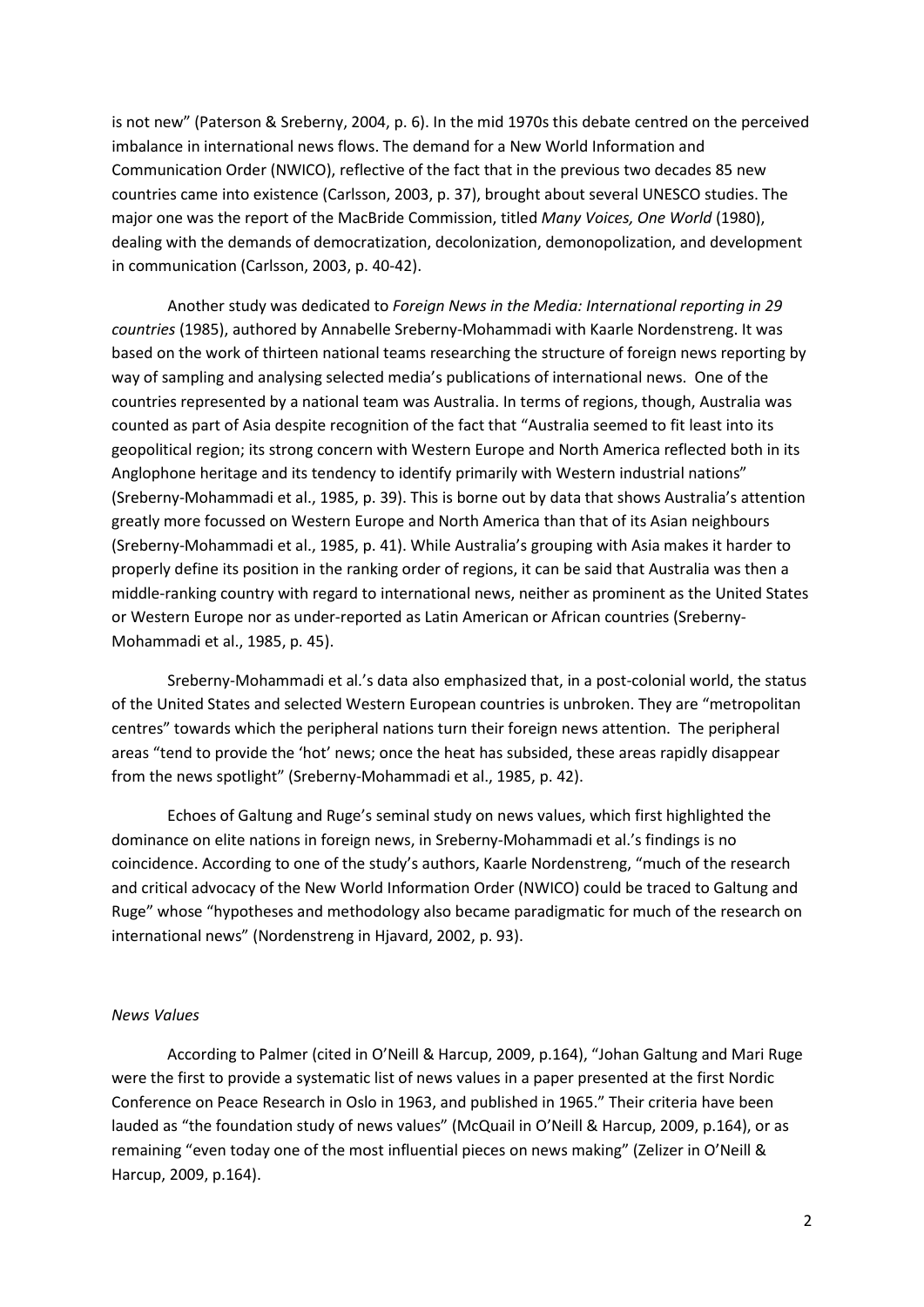Ironically, as O'Neill and Harcup point out, Galtung and Ruge's research was not primarily aimed at identifying news values. More importantly, and suiting the context of this paper, it was a study of conflicts in the Congo, Cuba and Cyprus, and how they were reported in Norwegian papers. In other words, it was first and foremost a study of foreign news. Galtung and Ruge's twelve factors, in increasing importance, are (in abbreviated form): frequency; threshold; unambiguity; meaningfulness; consonance; unexpectedness; continuity; composition; reference to elite nations; reference to elite people; reference to persons; reference to something negative.

Galtung and Ruge's criteria have been critiqued numerous times as news values per se, or have been amended (or ignored) as news values determining foreign news. Harcup and O'Neill, in an earlier article, tested Galtung and Ruge's "'predictive pattern' of which events will and will not be reported" (Harcup & O'Neill, 2001, p. 265) on a selection of British newspapers on all news stories, and not just foreign ones. Unsurprisingly, day-to-day news follows a somewhat different pattern from that of reporting foreign crises. Yet unambiguity, reference to elite people, frequency, reference to something negative and reference to persons (in that order) scored highly in their findings (Harcup & O'Neill, 2001, p. 270-273).

Other studies, this time focussed exclusively on foreign news, reached similarly mixed conclusions. Hjavard points to a number of serious flaws in Galtung and Ruge's theoretical and methodological framework, in particular in their conception of the news production process (Hjavard, 2002: 94), yet emphasizes that Galtung's stance on communication imperialism opened the way to uncovering the imbalance in international news flows.

Even if the exact hierarchy of news values is contested, their existence is not. Paterson and Sreberny speak of "a more or less uniform set of news values [being] invoked by key gatekeepers throughout the global system" (Paterson & Sreberny, 2004, p. 7). They give a vignette of foreign news on television as a series of

common stories that are reported with virtually identical pictures and words. These may include one or two disruptive events – the war in Bosnia and Congo, an earthquake in Japan or forest fire in California – one or two predictable political or economic events from the power centres – the presidential election in the United States, the latest directives from EU headquarters in Brussels, the exchange rate of the Euro and Yen – and one or two human interest events that included the bizarre, amusing and courageous – record multiple births, lovemaking between pandas, the lone yachtsman who forfeits victory to save a competitor. (Paterson & Sreberny, 2004, p.8)

One major omission in Galtung and Ruge's criteria, due to the fact that they looked at crises in distant countries, was to assess the importance of proximity as a news value, either in foreign or domestic news. Nor did their study, as only a large scale project can, assess the kind of news dominating foreign reporting.

# *News geography: geographical and other proximities*

Generally, the value of proximity is undisputed. Paterson and Sreberny write, "selection criteria also emphasize the significance of neighbouring countries and those with whom 'our' country (whichever it is) has close economic, political and cultural ties" (Paterson & Sreberny, 2004, p.8).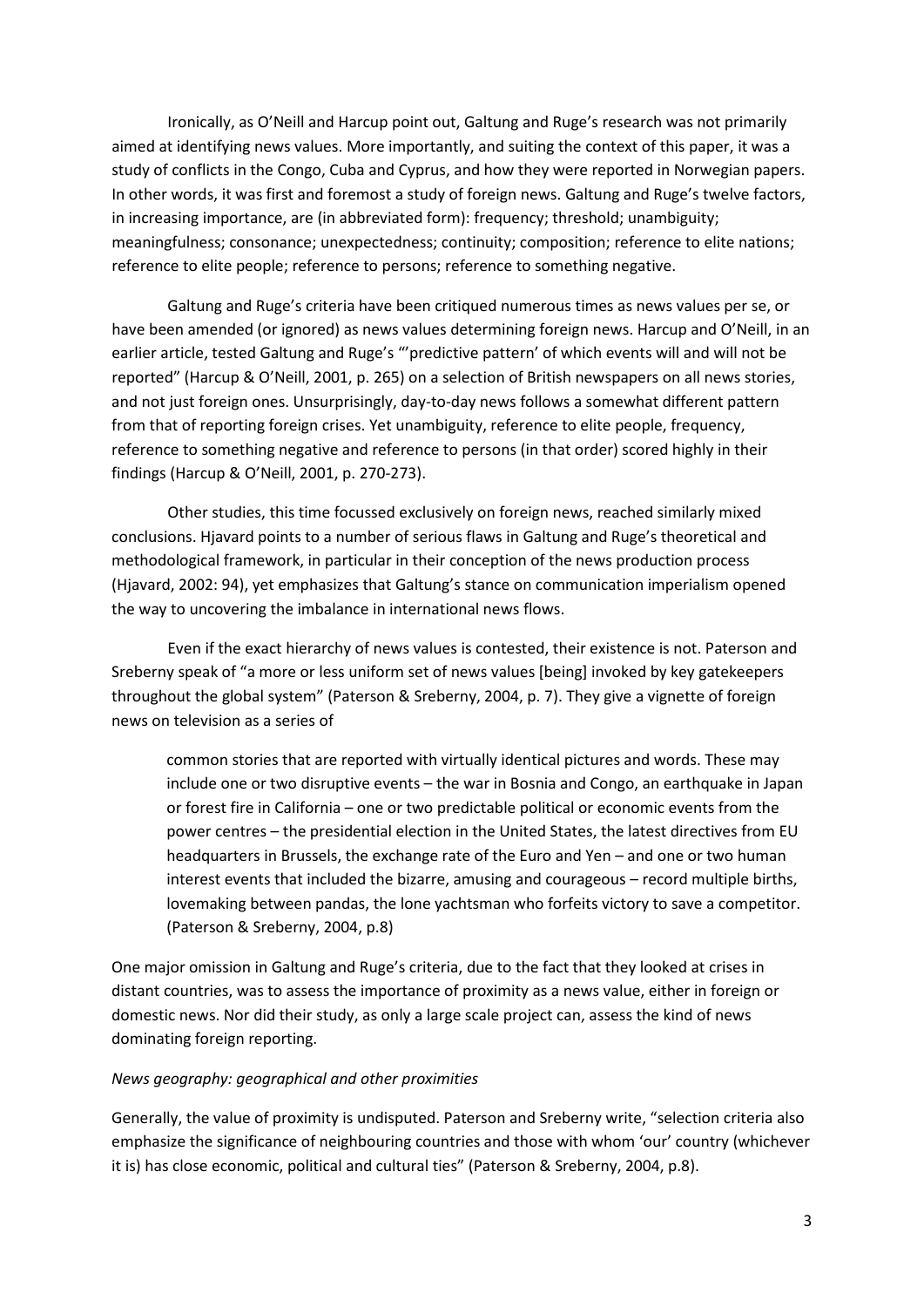Similarly, Kamps in his chapter on news geography in an exhaustive study on German foreign correspondents, emphasizes proximity, drawing on a German study which shows that economic, political, geographic and linguistic proximity is a significant news factor (Kamps, 2008, p.80-98). This study distinguishes between news centres (elite nations in Galtung and Ruge's terminology), such as the United States, Germany, France and Great Britain; news neighbours, such as other EU countries or NATO members or countries with strong trade connections; thematic neighbours, where a particular tie is an ongoing topic, and news periphery from where news is made available only occasionally (Kamps, 2008, pp.88/89).

Whereas the general value of close economic, political and cultural ties is unchallenged, opinions are divided about the importance of geographic proximity. Robert L. Stevenson's research concluded that "Geographic proximity is the overwhelming factor in foreign news. Regional news dominates news from all other parts of the world" (Stevenson in Sreberny-Mohammadi et al., 1985, p.80).

Wu, on the other hand, who investigated the determinants of international news flow as a meta-analysis based on 55 research papers, finds that geographic proximity alone has no impact on international coverage (Wu, 1998: 500). According to Wu, results are only "overwhelmingly supportive … of regionalism" when they included trade ties, cultural affinity and political relations (Wu, 1998: 498/99). With this, Wu redirects the idea of proximity beyond the notion of shared borders and emphasizes economic, political and historical proximities instead. For an island continent like Australia, which does not have any immediate neighbours, this is an important distinction. Equally important, however, is the fact that Australia, with the exception of New Zealand, does not have near neighbours with whom it shares cultural and historical ties. This makes it difficult indeed for Australia to score in the proximity stakes.

#### *News interest*

While there are many studies on foreign correspondents (Hannerz, 2004; Willnat & Weaver, 2003; Wu & Hamilton, 2004; Hamilton & Jenner, 2004; Hahn, Lönnendonker & Schröder, 2008), few have followed up on the aspect of ranking countries according to the news interest they attract. One such paper is Yoel Cohen's "Foreign press corps as an indicator of international news interest" (1995). Cohen takes elitism and proximity as the two most important theories that explain patterns of foreign news coverage. By collating data on foreign press corps received from 103 countries, he established a list of 53 nations which had at least ten countries represented in their press corps. Cohen's survey lists these nations not only according to the number of foreign countries in the press corps but also according to the number of news organisations in the press corps. The data yielded in this list confirms Cohen's first hypothesis, "that news organisations are inclined to have foreign correspondents in elitist countries" (Cohen, 1995, p.90). The United States leads that list with 944 news organisations from 82 countries, followed, at some distance, by the EU, Brussels, with 606 news organisations from 58 countries. Almost on par is Great Britain, which hosted 599 organisations from 60 countries. The next ten places, in descending order according to the number of news organisations, are Italy; France; Germany; Austria; Russia; Japan and Israel. In terms of number of countries in the press corps, the US is followed by France, Germany, Russia, Britain, the EU, Brussels, Italy, Austria, Spain and Sweden. The 'elitism' of the United States and Western Europe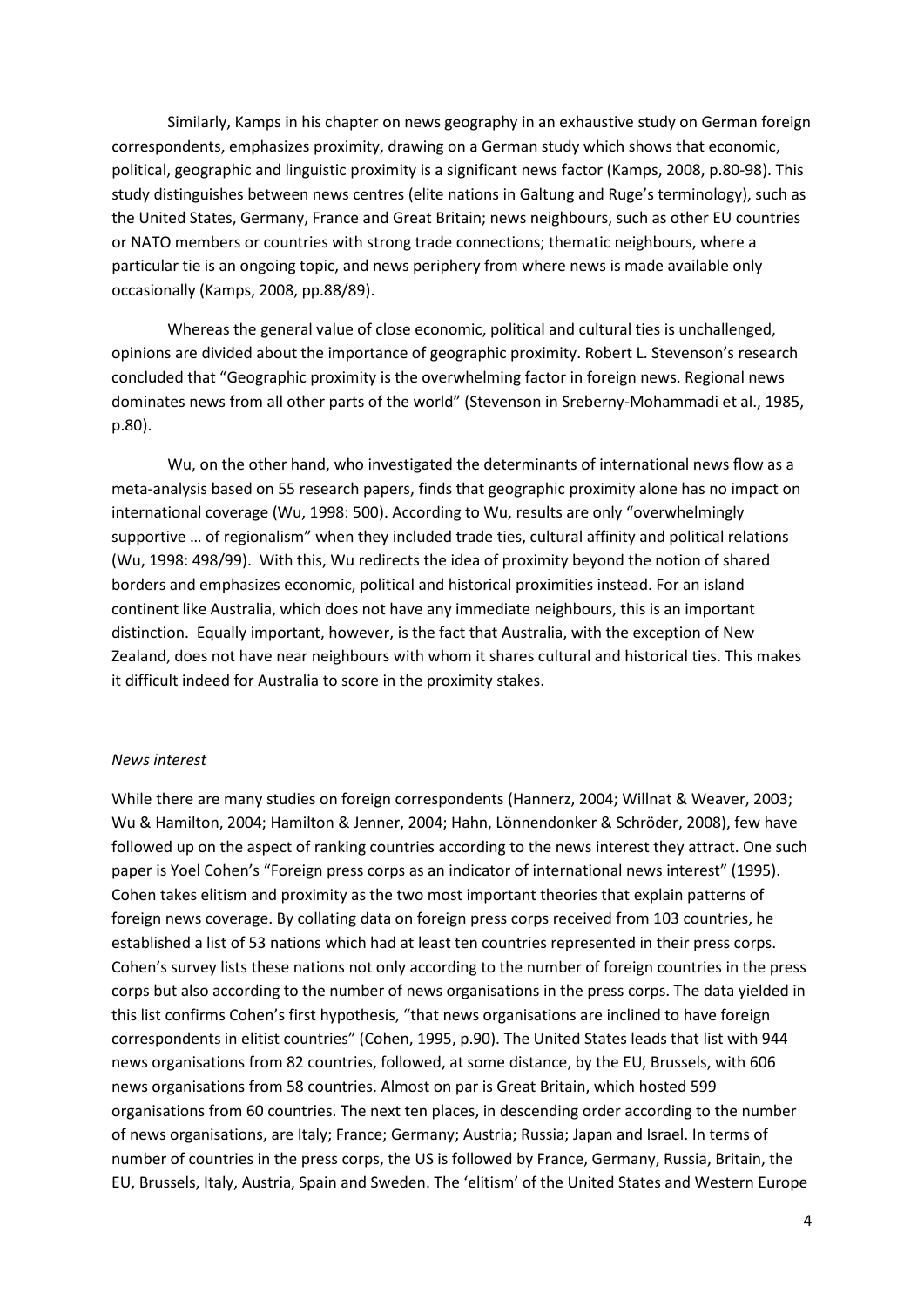could not be demonstrated more clearly. However, it has to be remembered that this data is almost 20 years old (it was collected in 1993). Cohen also sees the pattern of 'proximity' confirmed, as long as proximity is interpreted as "'closeness' … in geographical, political, economic or cultural terms" (Cohen, 1995, p.96). "An example of political proximity is the large presence of Israeli media in the US" (ibid), whereas an example of cultural or religious proximity is the strong presence of Catholic countries in Italy. Cohen's hypothesis that "news organisations faced by limited financial resources will prefer coverage of elitist countries over proximate countries" was also proven. "Only ten of the 84 foreign bureaux of Black Africa are in geographically proximate countries, while 52 were in Western Europe and the US" (Cohen, 1995, p.98).

 How did Australia fare in that list? In terms of numbers of news organisations, it occupied 28<sup>th</sup> place out of 53, which is almost right in the middle. Its rank in terms of number of countries in the foreign press corps was lower than the middle in 33<sup>rd</sup> place. Australia shared this rank with Singapore and Pakistan. While Australia and Singapore most likely still hold similar rankings, it can be assumed that Pakistan, due to its frontline position in the war against terrorism, is today of far greater news interest than it was then.

Another way of measuring news interest is to look at what Hamilton and Jenner have called the 'typology of foreign correspondence', as "economic forces have hastened the demise of conventional foreign news" (Hamilton & Jenner, 2004, p.313). According to Hamilton and Jenner, investment in bureaux is less likely, leading to the traditional, well-trained correspondent being replaced by different types of correspondents. Apart from an increase in parachute journalism, Hamilton and Jenner foresee that foreign nationals will increasingly be relied upon to cover events overseas. They predict that, via the Internet, sourcing foreign news can take multiple forms, whether local journalists functioning as foreign correspondents, or using a foreign journalist already working as a foreign correspondent, for one's own reports (Hamilton & Jenner, 2004, p.313).

In such circumstances it would be very hard to establish the number and composition of the foreign correspondents' corps. What can be said is that the number of bureaux remains an expression of news interest. According to Hannerz (2004, p.74), "Freelancers and stringers make up what one might see as the informal sector of foreign correspondence." A large 'informal sector', indicating the decrease of the numbers of traditional foreign correspondents and the increase of freelancers can be as much an sign of changing economic times as of fluctuating levels of news interest. Also, the number of correspondents working for news agencies compared to foreign correspondents working for one media outlet only gives an indication of the importance assigned to that country. Here, it would further have to be established whether these are full-time or part-time correspondents. However, it remains to be seen whether the ongoing decline of specialised foreign correspondents, "coupled with the proliferation of alternate sources of foreign news" (Hamilton & Jenner, 2004, p.301) heralds a different distribution of foreign news or whether the same pattern of news flow is merely fed by different sources.

#### *News flow determinants*

News flow determinants have been much studied and written about by H. Denis Wu (Wu, 1998; Wu, 2000, Wu, 2004; Wu, 2007). His 1998 article presented a meta-analysis of 55 research papers,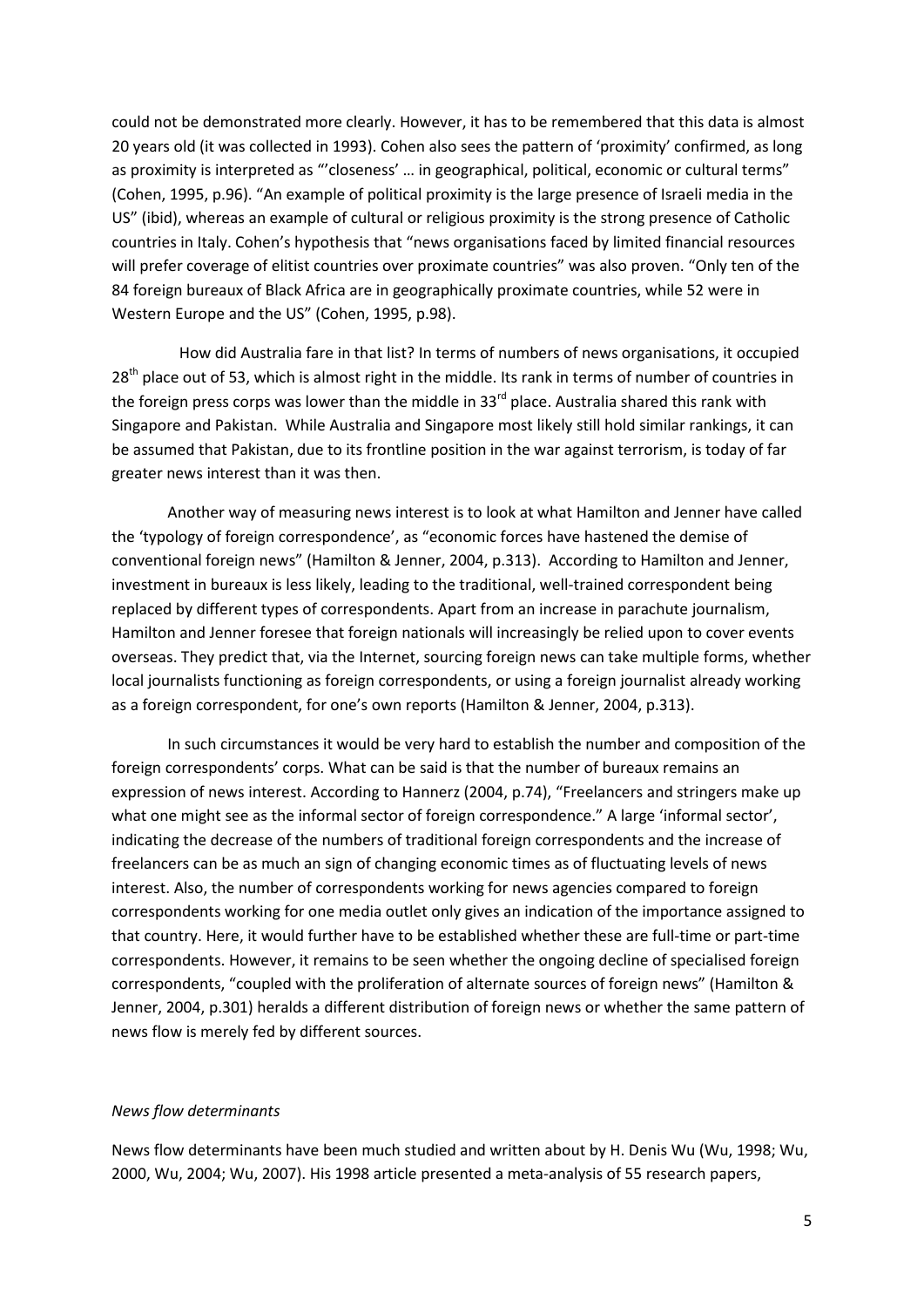testing "the GNP of each nation, volume of trade, regionalism, population, geographic size, geographic proximity, political/ economic interests of the host country, 'eliteness', communication resources and infrastructure, and cultural affinity" (Wu, 1998, p.507). Wu found that the "magnitude of economic interaction [was] one of the most conducive factors" (Wu, 1998:498). However, unlike Galtung and Ruge, Wu does not establish a hierarchy of factors. Regionalism, cultural affinity, political relations and number of news agencies stationed in a country are all seen as increasing the news flow, but geographic proximity, GNP value, population and size are not seen as influential factors.

Wu's 2000 article looked at "Systems Determinants of International News Coverage", using data collected over a sample period of two weeks in September 1995 in 38 countries. Outstanding events in that time were the conflict in Bosnia and France's intention of trialling atomic bombs on the Muroroa atoll in the South Pacific. In Wu's findings the top ten countries, in terms of receiving coverage, were the United States, France, the United Kingdom, Russia, Bosnia, China, Germany, Italy, Japan, and Spain (Wu, 2000, p.121), though the chart actually shows Israel in tenth place. In this list, Australia is in 15<sup>th</sup> place, below South Africa and above Switzerland (Wu, 2000, p.122). Wu reasserts his earlier finding that "trade is the leading predictor of news coverage" (ibid.), adding that the presence of international news agencies is the second most important predictor (Wu, 2000, p.124), and detecting "a pervasive regional flavour in many countries' news diet" (Wu, 2000, p.126). In other words, the news flow and its determinants, compared with earlier studies, had remained stable.

Taking the same data, Wu (2004, p.98-105) listed for 44 nations between eight and eighteen countries they reported about. In these lists Australia appears six times. It is reported most prominently in New Zealand, where it ranks third behind the United Kingdom and the United States. It ranks eighth in the British media, the same as in China and South Africa. Interestingly, it ranked fifth in Thailand and also gets a mention  $(17<sup>th</sup>)$  in Slovenia.

Wu's most recent study (2007) takes in online media in that it looks at the determinants of coverage of foreign news in two US traditional media and two news websites. Using the earlier established criteria of economic interaction; presence of international news agencies; traits of the nation; and cultural and geographic proximity to the US, Wu found that despite the technological advantages of the Internet, "the new professionals in the web department appear to be still under the reign of international news agencies as their colleagues in the traditional media … in fact, a stronger impact was found in the web model" (Wu, 2007, p.542/ 548). However, the "prediction power of trade volume in the regression model for online news seems not as strong as in the traditional media counterpart" (p. 547). Wu concluded a "high resemblance between traditional and online media" (p. 549). The most covered nations during two composite weeks between September and December 2003 showed that "Middle Eastern countries, economic elites and military powers still dominate in the news space on the web" (ibid). Australia, most likely as part of the coalition of the willing, managed to squeeze into  $20<sup>th</sup>$  rank in the traditional media with eight stories, but did not appear on the web (p. 548).

#### *Literature conclusions*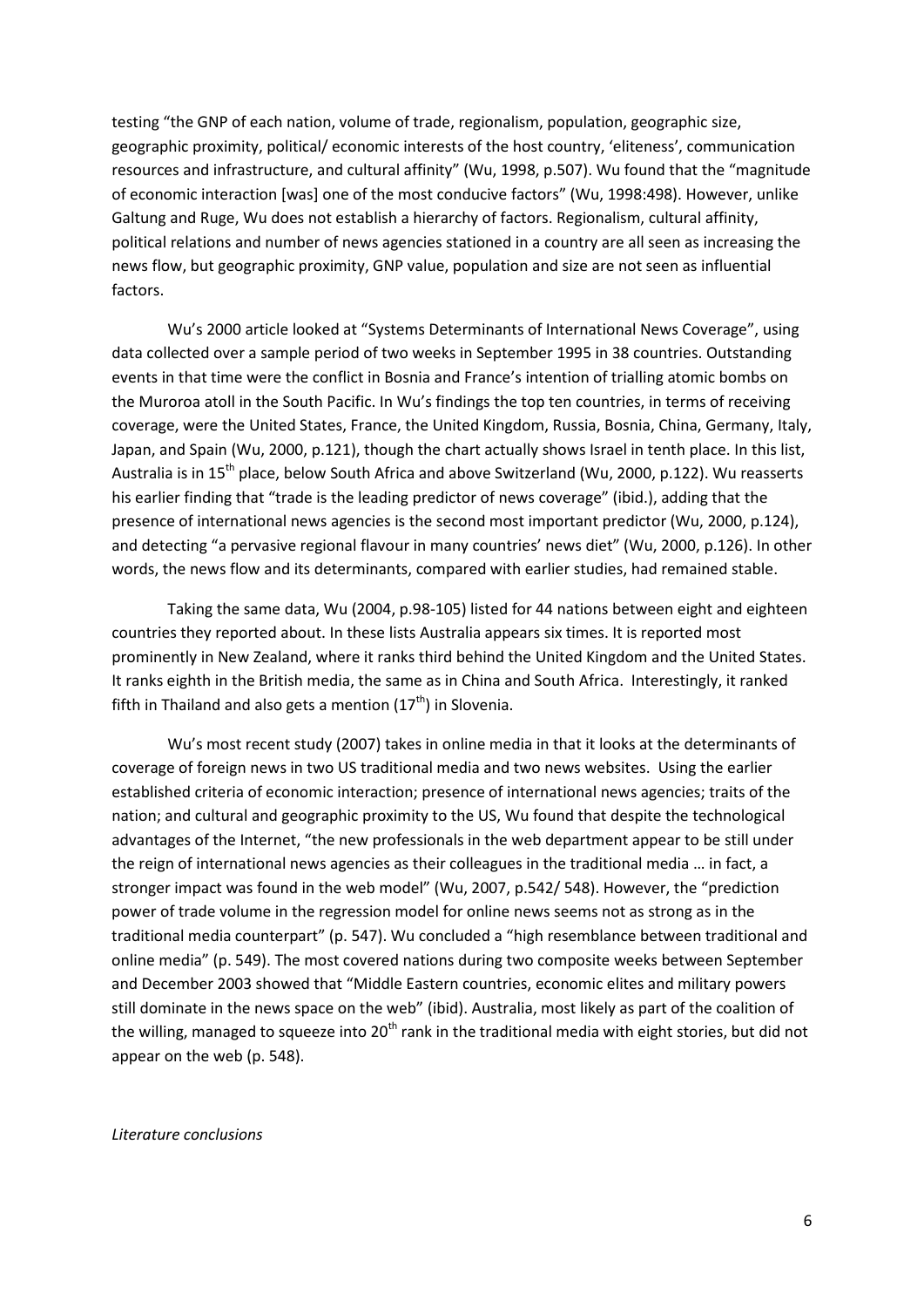The literature about news values, news geography (which encompasses geographical and other proximities), news interest, and international news flow determinants produced results that are largely compatible rather than contradictory. Galtung and Ruge's early observations about and critique of (international news) news values, such as elite nations, elite persons, and lack of ambiguity have been confirmed in nearly all of the subsequent studies. While they centred less on news values than on trying to explain what made a country an elite nation, they nevertheless showed the as yet unbroken dominance of the United States and the major Western European countries in the international news. Economic activity and status have been consistently highlighted as a major determinant of news flow, as has to a degree regionalism and other cultural, historical and religious proximities.

This pattern of news flow has survived the end of the cold war and 9/11. It remains to be seen whether it will also survive the re-ordering of economic powers after the global financial crisis. This may well signal the emergence of new elite players and reduce the dominance of others.

## **Methodology**

The studies looked at, with the exception of the one on news interest, are methodologically based on media content or content analysis. They therefore were done, to use Hjavard's distinction, from the selection perspective rather than the production perspective (Hjavard, 2002, p.92). Hjavard further distinguishes between micro and macro level analysis. For the selection perspective, gatekeeper studies are seen as micro and news flow research as macro level. For the production perspective, Hjavard lists as micro level ideology critique of foreign news content and analysis of news media organisations (ibid).

Although this paper does not directly use either approach, it has to be counted at the micro level of the selection perspective. The findings of this paper are based on in-depth interviews with twelve foreign correspondents working in and reporting about Australia. The correspondents were chosen from the members list of the Foreign Correspondents Association, Australia and South Pacific (FCA, 2009).

The first stage of research was carried out with four German-speaking correspondents for a study on German correspondents world-wide (Josephi, 2008; Hahn et al., 2008). The same questionnaire, which covered the correspondent's background, work particulars and routine was subsequently used for a further eight interviews with correspondents from Asia and Europe, and one working for the United States. These correspondents were chosen as a strategic sample in trying to achieve a geographical and linguistic mix, as well as regional representation. The sample contains correspondents working for all types of media outlets: print, radio, television, and news agency. One also contributed to an online site.

A qualitative, and to a small part quantitative, analysis of their answers allows conclusions with regard to the news interest, and by extension, news flow generated in Australia. Looking at their work particulars and work routine gives insights into what kind of correspondent can predominantly be found in Australia, the type of media organisation represented and the type of news sought from Australia.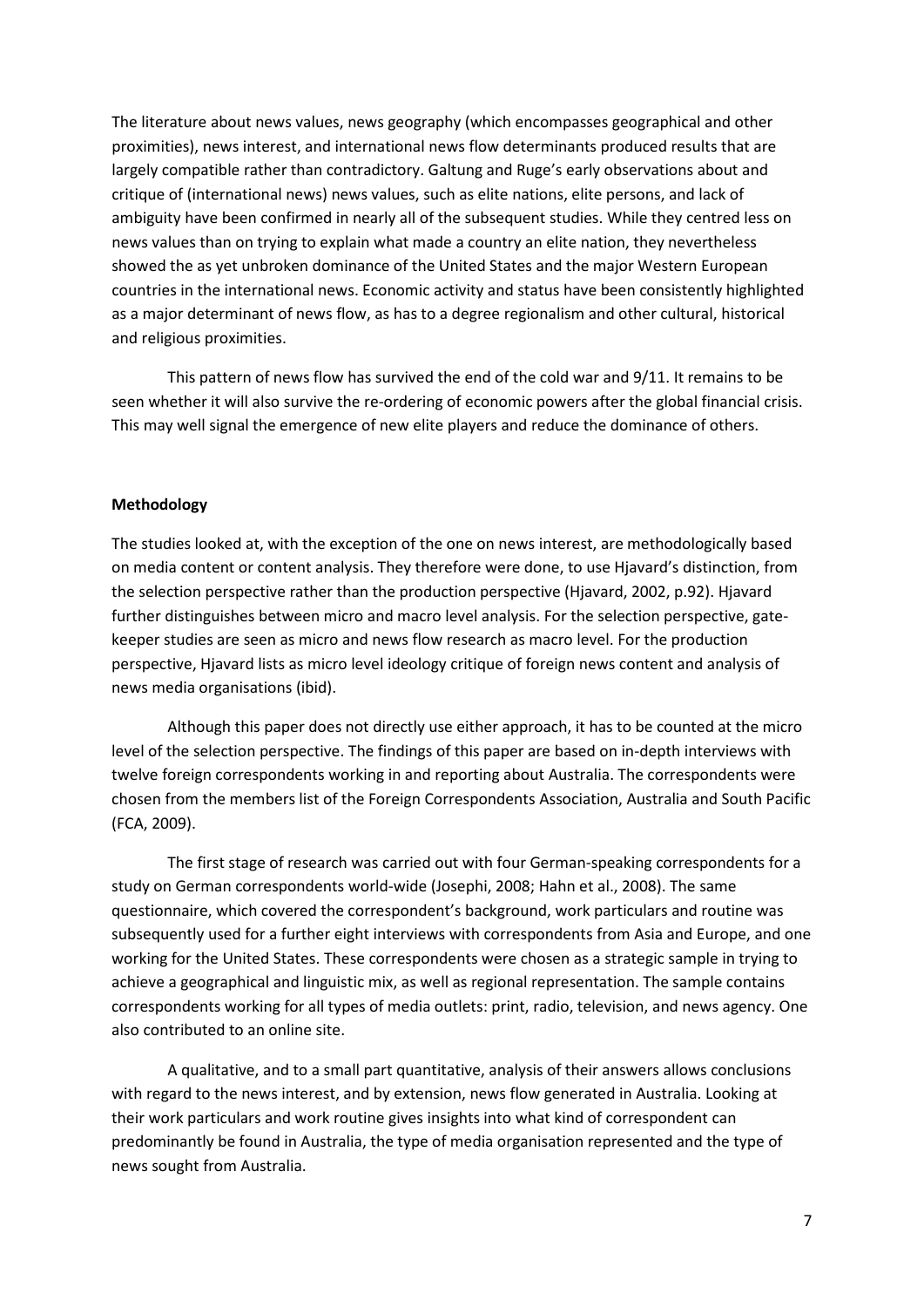# **Findings**

#### *Who are the correspondents?*

Of the twelve correspondents interviewed, seven are European – German, Swiss, Spanish and Russian. Three are Asian – Chinese, Japanese and Vietnamese – and one South Asian, and the chief of the Associated Press Bureau in Sydney is Australian. Linguistically they represent six languages and geographically all continents apart from Africa since the Spanish correspondent's agency also has many Latin American clients.

While numerous studies on foreign correspondents emphasize the economics of foreign correspondence (Hamilton & Jenner, 2004, pp.303-306; Wu & Hamilton, 2004; Hannerz, 2004), it has been proven very difficult, if not impossible, to work out the percentage of fully employed correspondents, or those permanently employed but on fractional time, full-time on contract, parttime on contract, and variants thereof, or as stringers paid per story in any given country. Even if such a census were done at a certain point in time, it is likely that research a week or a month later would yield different results. The careers of the twelve foreign correspondents show that, in their time in Australia, they shifted from fully employed for a news agency to freelance for print, or one oscillating between freelance and full-time for a news agency depending on the amount of news generated of direct interest for her country.

At the time of interview only four of the twelve correspondents were fully employed and worked full-time for the same media organisation. Perhaps unsurprisingly, three of these worked for news agencies and one for the international channel of his country's radio network. The fact that only one quarter of the interviewed correspondents is a so called 'traditional foreign correspondent' permits two conclusions. On one hand, it can be seen as showing the decline of the 'traditional foreign correspondent' under the impact of changing economic times for media organisations and new technology opening other foreign news information venues (Hamilton & Jenner, 2004; Wu & Hamilton, 2004). On the other hand, it can be interpreted as a barometer of news interest in Australia which, according to this percentage, can at best be described as of medium interest.

Wu and Hamilton's list of top ten postings of American foreign correspondents shows a pattern very similar to that of news flows. They are in the UK, Germany, Mexico, US, France, Russia, China, Japan, Italy and Israel (Wu & Hamilton, 2004, p.524). The only surprise in this list is the high ranking of neighbouring Mexico, and notable also is the fact that China now outranks Japan. Australia does not come anywhere near these countries in political importance, trade volume or geographical proximity.

The media in which the twelve correspondents work can be seen in a similar light. Three work predominantly in print, two in radio, two in television, and five in newsagencies. This list shows telling divergences with Wu and Hamilton's results in as much as they can be compared, given that their data is on the correspondents *of* one country rather than *in* one country. Wu and Hamilton found that 42% worked for magazines, 28% for newspapers and 24% for news services. Radio was a low 7.5% (Wu & Hamilton, 2004, p.522). From this comparison it can be concluded that news agencies with their event driven news rather than in-depth reporting for print media, be it newspapers or magazines, dominate in Australia.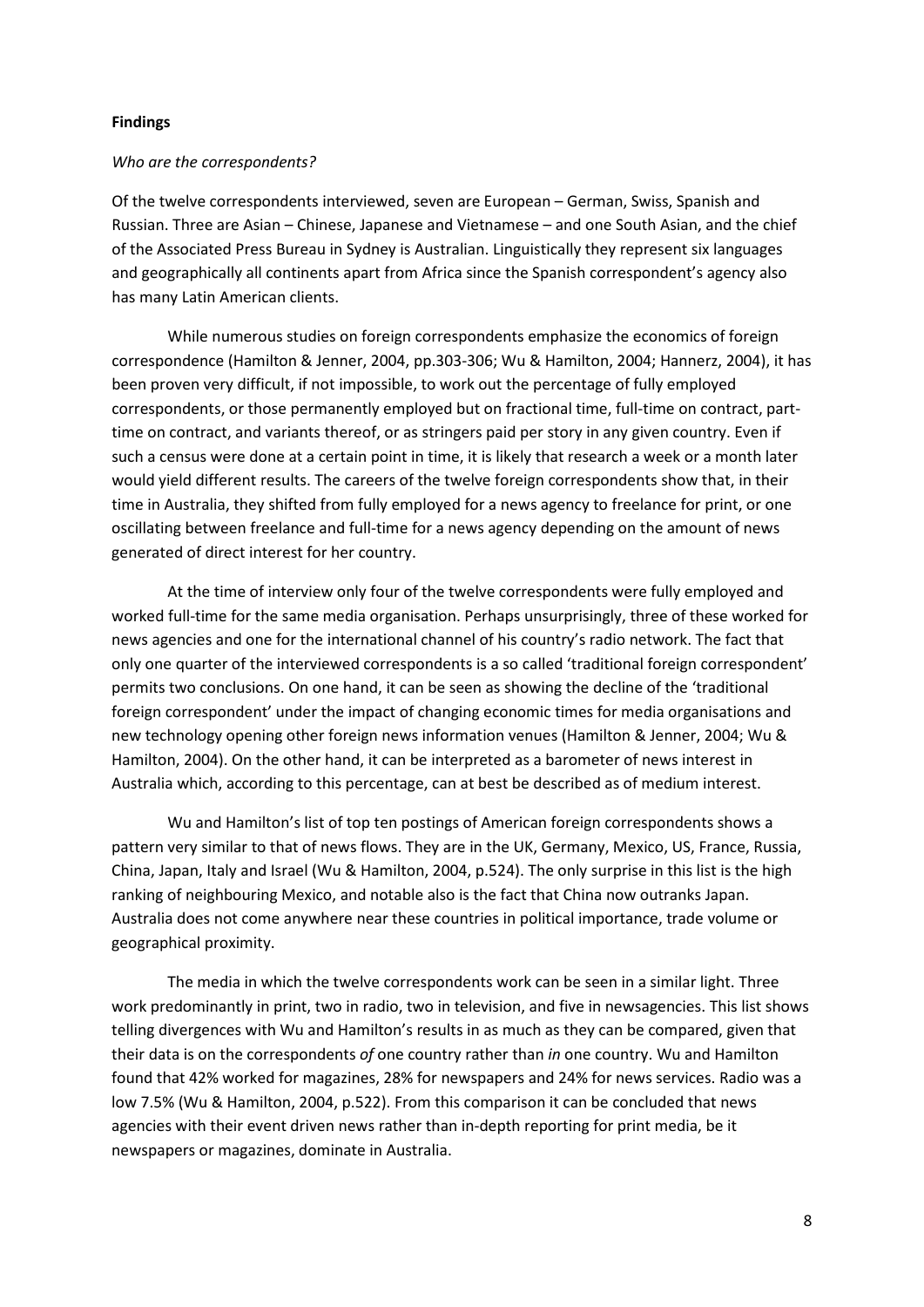With respect to gender, three of the twelve interviewees were women. This percentage accords with Wu and Hamilton's findings of a female proportion of 22% among American foreign national correspondents (Wu & Hamilton, 2004, p. 523). Also with regard to education, all correspondents held college degree or had at least spent time at university, which is in line with Wu and Hamilton's finding that foreign correspondents are well educated. Wu and Hamilton put the average age of American correspondents at 44 years, which is somewhat higher than the average age of journalists (Josephi, 2009, p. 146). While the interviewees were not asked to specify their age, their average would similarly lie between early to mid-forties.

One characteristic stands out among the correspondents interviewed. Most of them, while already working as journalists or correspondents, *first* chose to live in Australia and *second* made arrangements about finding work in this country, either with their then employer or by approaching other media organisations. Of the twelve correspondents, discounting the one Australian national, only two were posted to Australia. All others either asked specifically to be posted to Sydney or came to live in Australia for personal reasons.

Australia is not the place for correspondents to make a big mark, nor does it make them rich. One correspondent mentioned that an international agency has different pay rates for stories emanating from the UK compared to those coming from the Asia-Pacific region because the former have a higher on-sale value. This difference in pay rates has not changed over the past decade. It has to be concluded that Australia as location is largely a lifestyle choice for correspondents, and is not predicated on the amount of news flow generated by the country.

#### *How do they work?*

All but three of the interviewed correspondents work from home, and for one of these three the office is in the apartment adjacent to the one serving as living quarters. For several of the correspondents the work from home is necessitated by the hours at which they have to deliver their live broadcasts which, due to the time differences, could be very late at night or early in the morning. The two who did not work from home are at news agency offices. The circumstance that so many of the correspondents work from home highlights two aspects. One, it underlines the fact that most of the correspondents in Australia are on fractional employment or freelance, and second, that technological changes permit a home-office set up.

Their work routines are remarkably similar. The day begins with checking emails while listening to the radio, most likely the news channel of Australia's public broadcaster, or viewing television news channels. The local print media, in particular the two national newspapers, The Australian and the Australian Financial Review, plus the Sydney and Melbourne papers are studied on the Internet or in hard copy before making a story/ stories selection. The stories are pursued during the day through further Internet research, attendance of press conferences, or pursuit of interviews and comments. All said that the Internet permits them to access information much quicker, which accords with Wu and Hamilton's findings. Unlike their American counterparts, no one spoke about the need to "monitor competitors' coverage" (Wu & Hamilton, 2004, p. 526). This type of pressure did not rate a mention.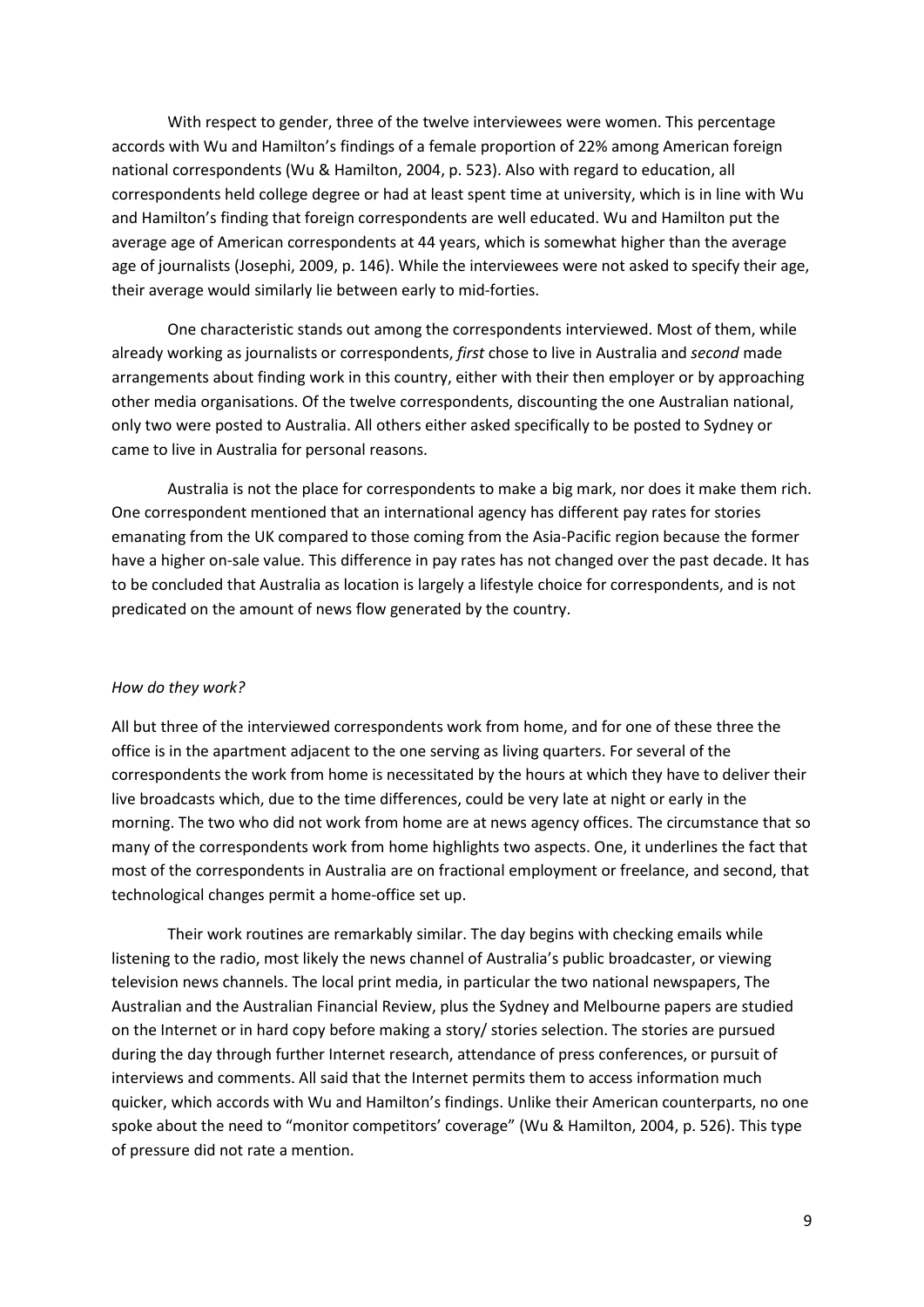Nearly all foreign correspondents interviewed needed to travel, some frequently, because generally their geographic 'beat' includes all of Australia, New Zealand and the South Pacific. In some instances this includes the former French colonies in the Pacific and East Timor. However, most frequently the travel was along the east coast of Australia, including Canberra, with the occasional foray into the other states and territory.

The rapid technological developments in the time most of the correspondents have been in Australia did not change their overall task. Not one remarked that technology is having a major impact on his or her work, although researching and information gathering has become easier according to all correspondents. Only one is contributing regularly, among other outlets, to a website.

# *What do they report on?*

There was a great deal of agreement among the interviewees on what can be reported from Australia. Especially, there was unanimity about one point: Australian politics are of little interest to the rest of the world. As the Chinese correspondent put it, "Australia is not a hard news country." The German correspondent for commercial television, in his ten years in Australia, had sold only one political story – that of the Tampa crisis. The only other political event, which got consistent mention in the interviews, was the change of government in November 2007 after eleven years of conservative rule.

Another indication of the relative unimportance of Australian politics is the fact that by far the majority of correspondents are in Sydney rather than the capital, Canberra. The Russian news agency ITAR-Tass, for example, shifted its correspondent from Canberra to Sydney in the mid 1990s. Of the six Chinese bureaux in Australia (CCTV; CRI – Chinese International Radio; Xinhua; China News Agency; People's Daily and Guanming Daily) three are in Canberra and three are in Sydney. The Vietnamese News Agency has correspondents in Sydney and Canberra, with those in Canberra envious of those working in Sydney. One German-speaking correspondent struck a compromise by living half-way between Sydney and Canberra.

As in other places in the world (Willnat & Weaver, 2003, p.414), foreign correspondents complain about having less access to politicians and official news sources than local journalists. Australia's former Prime Minister, John Howard, was known to assign foreign correspondents less importance than a reporter from the smallest local newspaper as there are no votes to be won overseas. One correspondent took to listening to talkback radio where Howard regularly appeared to know what was on his agenda and to get quotes.

So what do they report about? One of the few interviewees who could be labelled a 'traditional foreign correspondent' and who works for a newspaper with a wide net of foreign correspondents, put the percentages of his articles as such: politics 20%; economics and business 60%, and social and cultural articles making up the remaining 20%, with a few sport stories thrown in. These percentages are in marked contrast to the ratings of news topics covered by American foreign correspondents, where politics rate highest, closely followed by economics (Wu & Hamilton, 2004, p. 524).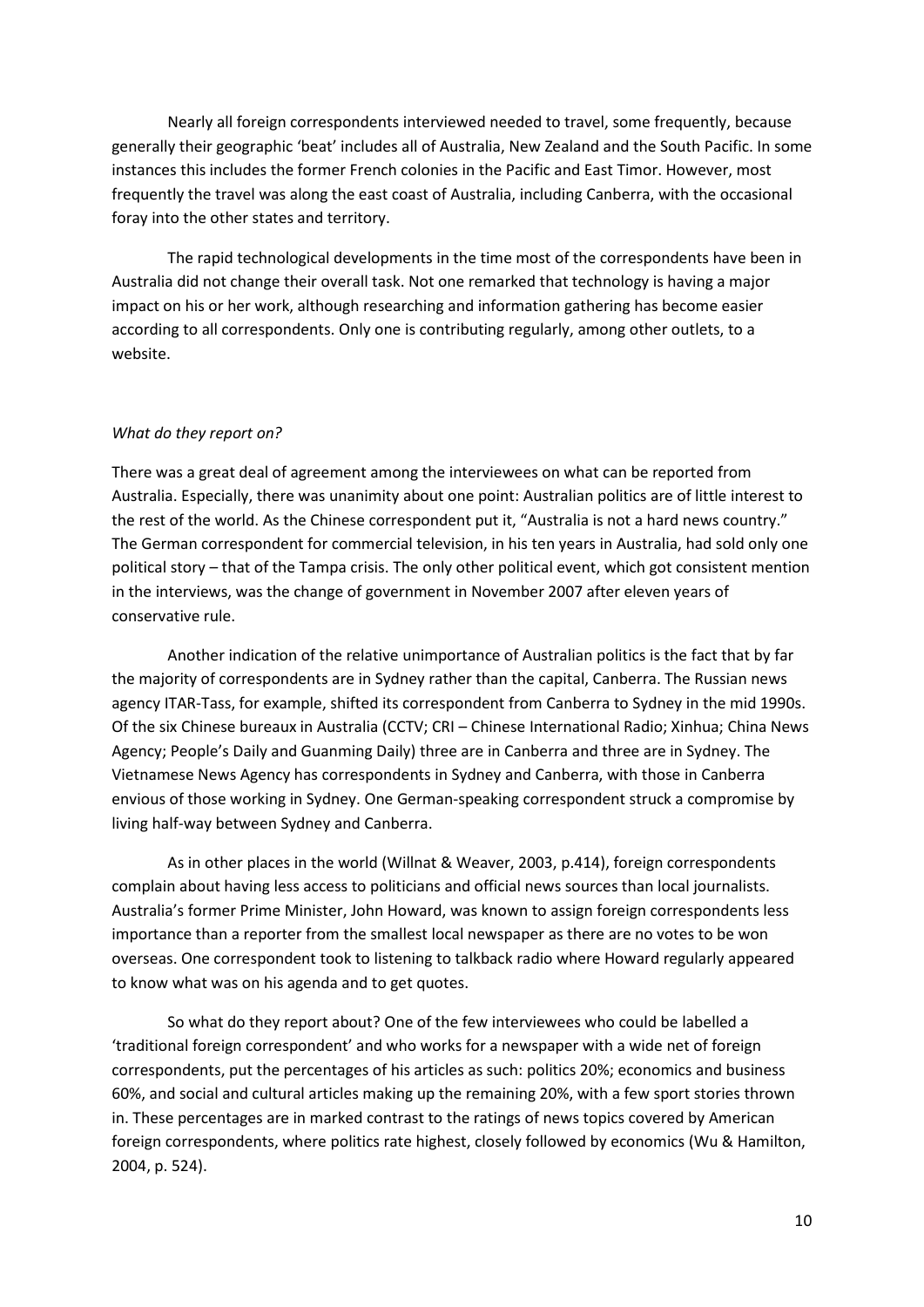Economic and business reporting has by far the largest share of news coming out of resource-rich Australia. Especially for those correspondents working for print or news agencies, any matter that touches on common trade links, existing or prospective, is newsworthy. This fact is clearly in accordance with Wu's findings that economic interactivity between countries continues to be the most significant determinant of international news flow (Wu, 2007: 549; Wu, 1998, pp.498/499).

Australia demands more ingenuity of its foreign correspondents than other places. Two correspondents with previous posting in the US and in London respectively, said that there they were inundated with stories whereas in Australia they sometimes have to scratch to find the next newsworthy item. Many prefer to write about environmental and social issues, with the latter frequently being Australian Indigenous issues. Another constant is sport. The Indian correspondent has written more cricket stories than she cares to remember; the Australian Open Tennis Championship is another annual high profile event. In soccer Australian clubs belongs to the Asian Champions League and Rugby connects Australia to South Africa, Great Britain and France.

There are three types of stories from Australia which always will be reported globally: natural disasters, bush fires, and shark or crocodile attacks. They are stories that, using Galtung and Ruge's news values, answer to many of their criteria: unambiguous, unexpected yet frequent enough to provide continuity. These events can be seen in personal terms and are negative. In particular the two correspondents working for commercial television are beholden to these criteria. Using the sample television news cited earlier (Paterson & Sreberny, 2004, p.8), the news from Australia would either fall into the category of disruptive event or the one or two human interest stories which may also involve one of Australia's furry animals. But rather than event news, the television correspondents are more likely to be asked to report on Australia's best beaches, golf courses or stories about Australia's wildlife.

Also in other media, the news from Australia often has diversionary character. As one of the correspondents said, "My listeners like it when I tell them about riding along the beach while watching a whale." According to a number of the correspondents, Australia has managed to generate an image of itself as a beautiful and safe country, diverting attention away from its problematic areas such as Indigenous affairs, immigration and environmental problems.

#### **Conclusion**

The twelve interviews validate the findings on international news flows and Galtung and Ruge's much earlier discovery of 'elite nations' in the news, and those who move on the periphery of the world's attention. Australia, geographically speaking, has always been seen on the periphery, and its status of a developed, resource-rich nation at best contributes to making it a middle-ranking nation with regard to news interest. The question asked was whether new technology has broken this 'tyranny of distance' which defined communication with and about Australia for so long. The answer, however, is in the negative.

New technology has done little to change the news flow pattern. In fact, the results of the interviews confirm other research that the new technology increases dependency on agency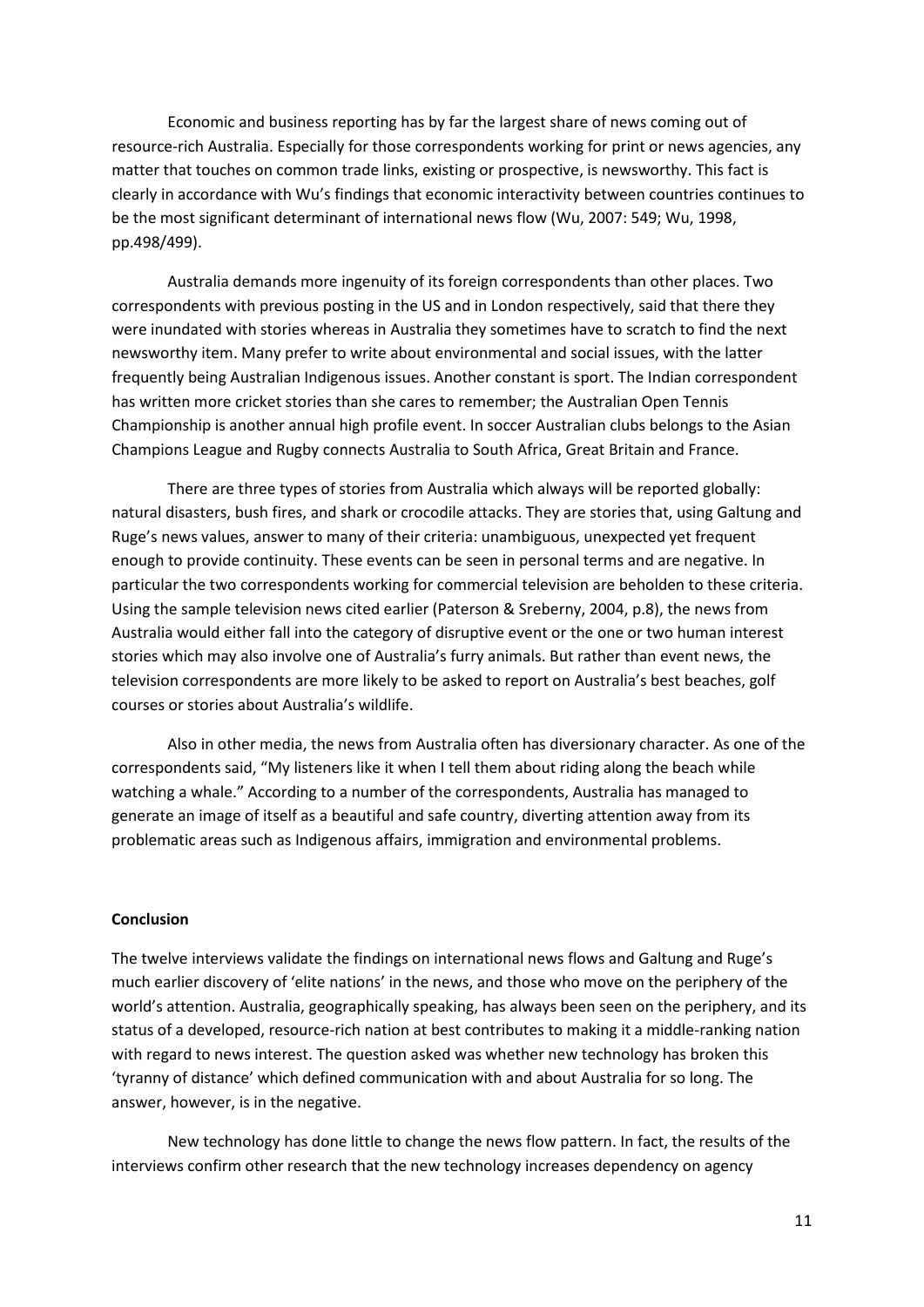material, and this material continues to be selected according to established criteria. While the criteria have remained unchanged over the several decades, this does not mean that the directions of news flows will remain stable. The global financial crisis has hastened the redistribution of global economic power and this, more than any other factor, is destined to redirect international news flow.

Australia's position in the news interest, however, is unlikely to change in any major way. As a politically stable country that is not a major player on the world's political stage and whose historical and cultural ties do not lie in the region, it is for the foreseeable future far more likely to come to the world's attention because of bush fires, floods and shark attacks than any decision taken in its capital, Canberra.

# **References**

Blainey, G. (1968). *The Tyranny of Distance*. Melbourne: Macmillan.

Carlsson, U. (2003). The Rise and Fall of NWICO. From a Vision of International Regulation to a Reality of Multilevel Governance. *Nordicom*, *24* (2), pp. 31-67.

Cohen, Y. (1995). Foreign press corps as an indicator of international news interest. *Gazette 56* (2), pp. 89-100.

FCA (2009). Foreign Correspondents Association, Australia and South Pacific. Retrieved 9 March, 2009 from<http://www.foreigncorrespondents.org/>

Galtung, J. & Ruge, M. (1965). The structure of foreign news: The presentation of the Congo, Cuba and Cyprus crises in four Norwegian newspapers. *Journal of International Peace Research 1*, pp. 64- 91.

Hahn, O., Lönnendonker, J. & Schröder, R. (Eds.) (2008). *Deutsche Auslandskorrespondenten*. Konstanz: UVK Verlagsgesellschaft mbH.

Hamilton, J. M. & Jenner, E. (2004). Redefining foreign correspondence. *Journalism 5* (3), pp. 301- 321.

Hannerz, U. (2004). *Foreign News: Exploring the World of Foreign Correspondents*. Chicago: Chicago University Press.

Harcup, T. & O'Neill, D. (2001). What Is News? Galtung and Ruge revisited. *Journalism Studies 2* (2), pp 261-280.

Hjavard, S. (2002). The study of international news. In Klaus Bruhn Jensen (Ed.), *A Handbook of Media and Communication Research* (pp. 91-97). London: Routledge.

Josephi, B. (2008). Gefährlich sind nur die Haie – das Berichtsgebiet australisch-pazifischer Raum. In O. Hahn, J. Lönnendonker & R. Schröder, (Eds.), *Deutsche Auslandskorrespondenten* (pp. 341-353). Konstanz: UVK Verlagsgesellschaft mbH.